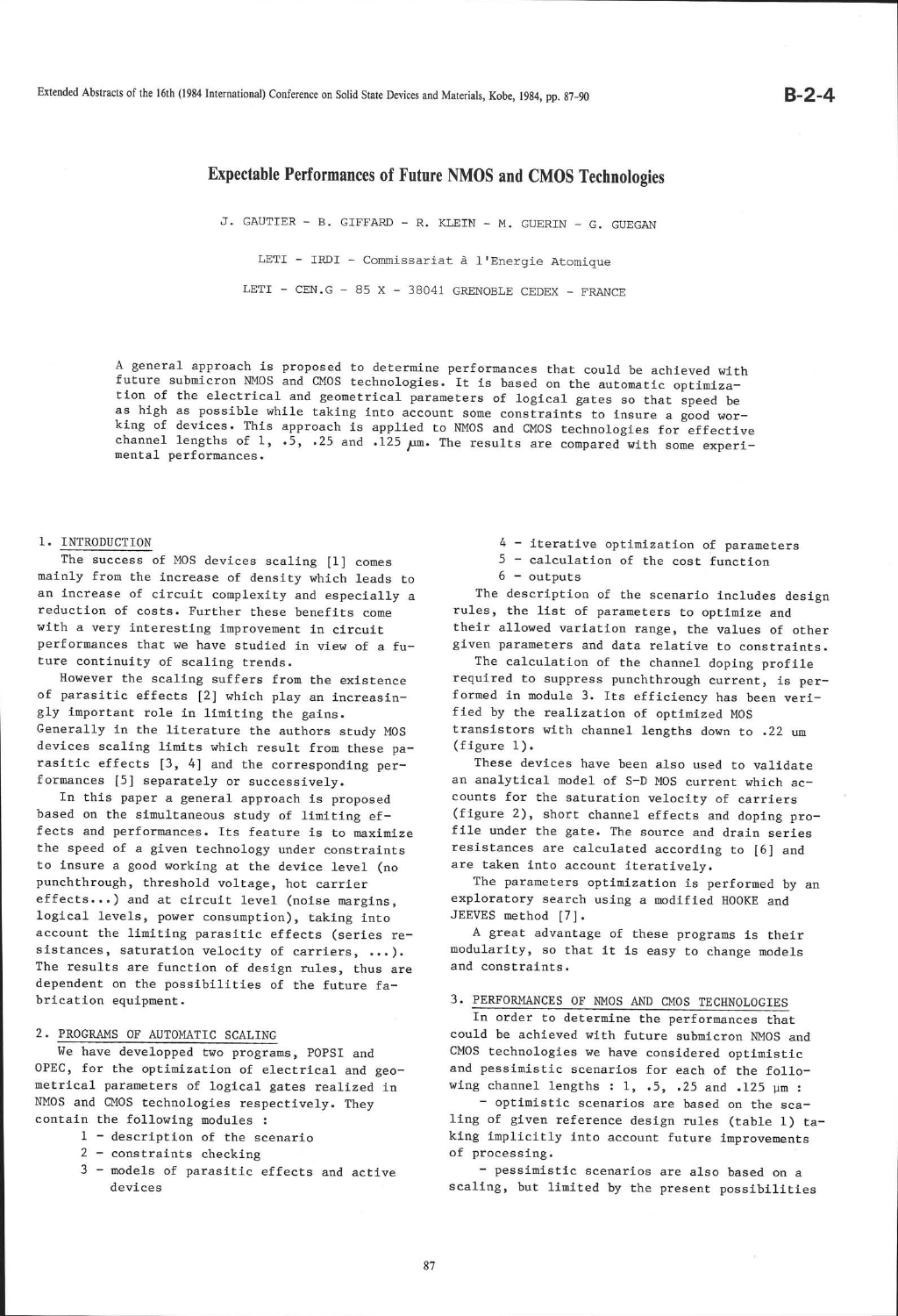of process (table 2). Furthermore a low doped drain structure is considered to improve MOSFET reliability. The consequence is an increase of source and drain series resistances.

The optimization of electrical and geometrical parameters is performed for given values of average static power for NMOS technology (figure 3) or of dynamic energy for CMOS technology (figure 4), in the case  $FI = FO = 1$ .

For each point of these curves we have optimized the following paraneters :

- doping profiles under the channels of the different kinds of devices
- channel widths
- oxide thickness
- supply voltage

A larger difference between optinistic and pessinistic scenarios is observed when channel length decreases. This is due mainly to the fact that some parasitic capacitances are not fully scaled in the pessimistic scenario.

The existence of optimized values of parameters has been verified for the supply voltage, figure 5, where we try to minimize propagation delays for given values of dynamic energy and supply voltage.

Otherwise these results are valid for more complex circuits, because the values of optimized parameters are very near those obtained on loaded logical gates  $(FI = FO = 3)$ .

#### 4. EXPERIMENTAL RESULTS

To compare these expectable performances with some experimental ones, submicron N.MOS and C.MOS, 101 stages ring oscillators were realized using <sup>a</sup> step and repeat machine. Device parameters are given in table 3.

Typical results are propagation delay of 125 ps and average static power consumption of  $.45$  mW for NMOS technology at 3V supply voltage. The C.MOS technology propagation delay is 160 ps for a dynamic energy of .56 pJ and 5 V supply voltage.

For smaller devices, there is also a good agreement between predicted performances and the best ones given in the literature : 30 ps at room temperature on a .25 pm channel length N.MOS technology [8].

## 5. SUMMARY

A general approach has been proposed to optimize the electrical and geometrical paraneters of <sup>a</sup> given technology with logical gates speed as a criterion. This approach has been applied to submicron N.MOS and C.M0S technologies. We can conclude that, depending on the possibilities of the future fabrication equipnent, very high performances are expectable. Further, due to its better scalability and lower power consumption compared with N.MOS, C.MOS will be the dominant technology.

ACKNOWLEDGEMENTS : The authors would like to thank the team of P. GUYON, F. BUIGUEZ for device processing, and the D6l6gation G6n6ra1e pour l'Armement (DRET) for supporting this work.

#### REFERENCES

- [1] R. H. DENNARD et al "Design of Ion Implanted MOSFET's with very sma11 physical dimensions" IEEE J. of Solid St. Circ. Vol SC9 n°5 October I974
- [2] B. HOENEISEN, C.A. MEAD "Fundamental limitations in microelectronics - I.MOS technology" Solid State Electronics 1972 vo1 15 p 819-829
- [3] Y.A. EL-MANSY "MOS device and technology constraints in VLSI" IEEE J. of Solid St. Circ. Vol SC17 n"2, April 1982
- [4] H. SHICHIJO "A re-examination of practical performance linits of scaled n-channel and p-channel MOS devices for VLSI" Solid State Electronics Vol 26 n"10 p 969-986 1983
- [5] J.R. PFIESTER et al "Performances limits of NMOS and CMOS" ISSCCS4 San Francisco 23 February 1984
- [6] D. SCOTT, W. HUNTER, H. SHICHIJO "A transmission line model for silicided diffusions : impact on the perfornance of VLSI circuits " IEEE Trans. on Electron Devices<br>Vol ED 29 n° 4 April 1982 Vol ED 29  $n^{\circ}$  4
- [7] R. HOOKE and JEEVES "A direct search solution of numerical and statistical problem" J. Assoc. Comp. March 8, 2 April 1981, p 2L2-229
- [8] A. KAMGAR, RL. JOHNSTON "Delay times in Si MOSFET's in the 4.2 -400 K temperature range" Solid Stab Electronics Vol 26 n° 4, p 29I-294, 1983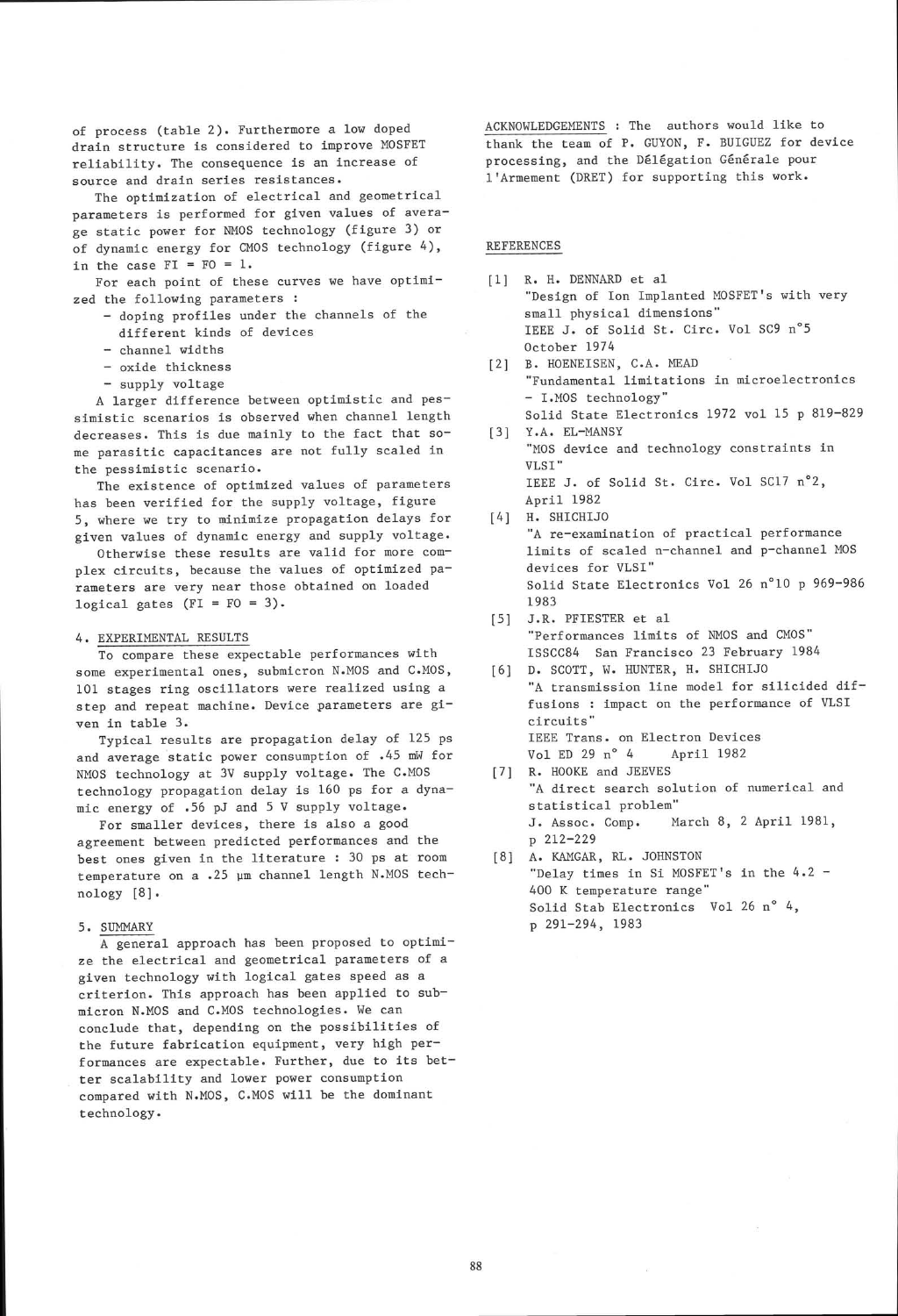

Fig 1 : OUTPUT CHARACTERISTICS Channel length .22um Channel width B.5pm Oxide thickness 12nm Threshold voltage .45V Direct write e beam lithography



LENGTH

| Channel length                   | $.8~\mu m$                              |  |  |
|----------------------------------|-----------------------------------------|--|--|
| Poly-Si<br>(Width/Spacing)       | $1 \mu m / 1 \mu m$<br>1.4um/1um        |  |  |
| 1st Al<br>(Width/Spacing)        |                                         |  |  |
| 1st Contact hole<br>Misalignment | $1 \mu m \times 1 \mu m$<br>$.25 \mu m$ |  |  |
|                                  |                                         |  |  |



| 1st Contact hole $> .5 \mu$ m x.5 $\mu$ m |               |            |
|-------------------------------------------|---------------|------------|
| Misalignment                              | >             | $.2 \mu m$ |
| Junction depth                            | $\geq$        | $.2 \mu m$ |
| Gate-Drain overlap                        | $\rightarrow$ | $.1 \mu m$ |
| Contact hole to gate<br>$distance$ >      |               | $.4 \mu m$ |
|                                           |               |            |

Table 2 : LIMITATIONS OF PROCESS POSSIBI-LITIES FOR PESSIMISTIC SCENARIOS



TAKING THE DYNAMIC ENERGY AS A PARAMETER

- .5Um channel length

- pessimistic scenario

|                          | N.MOS                 |        | C.MOS     |              |
|--------------------------|-----------------------|--------|-----------|--------------|
| Parameter                | Enhancement Depletion |        | N Channel | Channel<br>P |
| Gate oxide thickness (Å) | 250                   | 250    | 250       | 250          |
| Channel length (µm)      | $\cdot^8$             | .8     | $\cdot 6$ | $\cdot 6$    |
| Channel width $(\mu m)$  | 7.5                   |        | 2.5       | 2.5          |
| Junction depth $(\mu m)$ | .21                   | .21    | .25       | .25          |
| Threshold voltage (V)    | .63                   | $-1.5$ | $\cdot 6$ | $-0.7$       |

TABLE 3 : DEVICE PARAMETERS